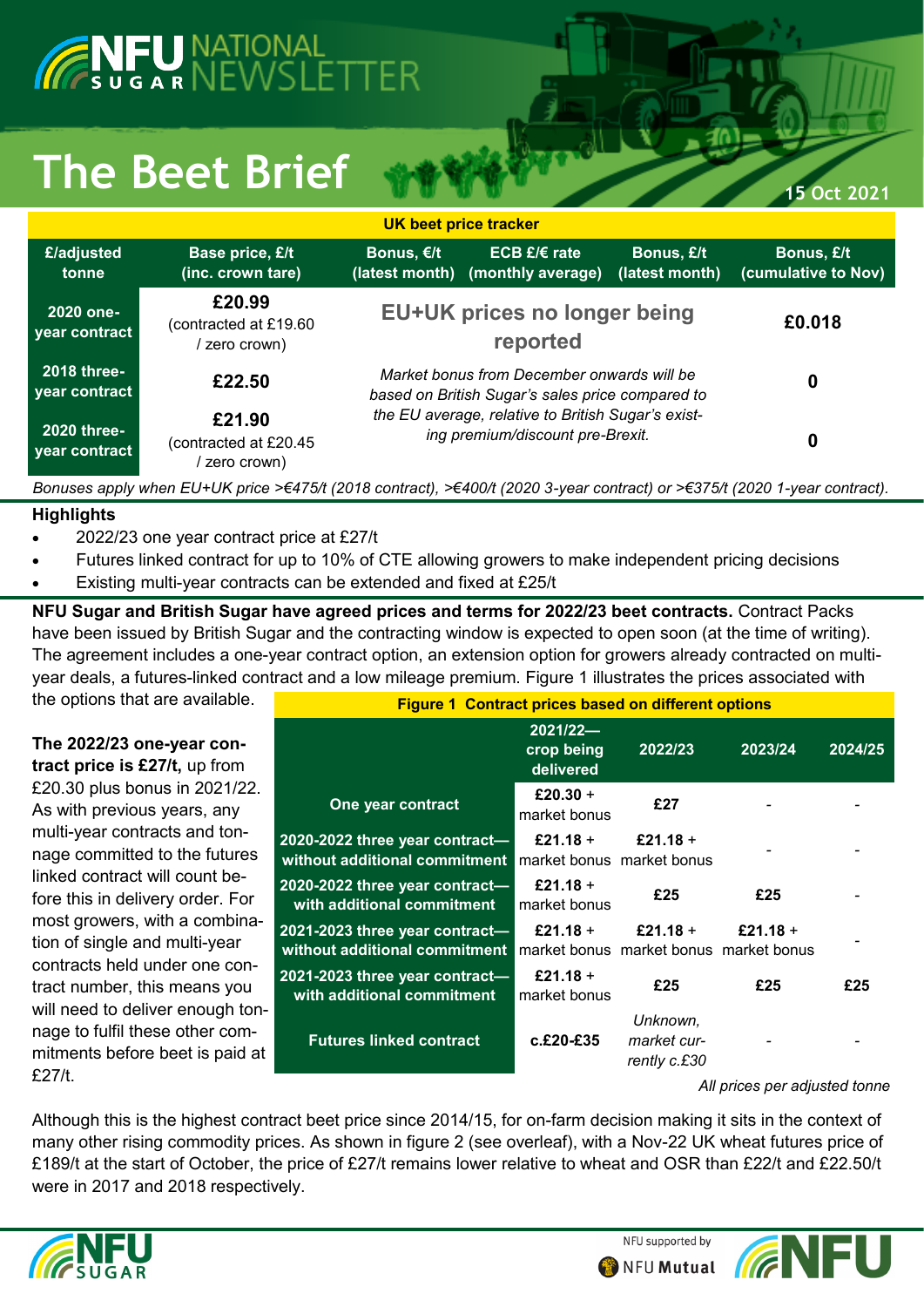

1-year beet contract price compared to Nov UK feed wheat futures at 1 Oct the previous year. Wheat prices from AHDB.

1-year beet contract price compared to Nov Paris rapeseed futures at 1 Oct the previous year. OSR prices from AHDB.

**Growers with an existing three-year contract have the option to fix the price at £25/t for all years from 2022/23 onwards,** subject to contracting for an additional year. This provides price certainty over an additional length of time, taking away the upside and downside price risk for those years. Clearly it is impossible to predict the beet prices that will be available in 2023 and 2024, as they will be dictated by market conditions at the time (for sugar, other crops and commodities in general).

The value of this contract relative to the alternative of allowing your existing contract to run its course therefore depends on your view of the likely market conditions in the additional year you would contract, as well as your appetite for risk either side of that. Bear in mind also that because existing contracts come with a market-linked bonus on top of the £21.18/t, as shown in figure 3, the more you expect the bonus to pay, the less relative value a fixed £25/t has

| Figure 3 Comparison of the value of upgrade option for multi-year contracts |                                 |                                                                   |                                                                     |                                                                             |                                 |                                                                   |                                                                            |                                                                             |
|-----------------------------------------------------------------------------|---------------------------------|-------------------------------------------------------------------|---------------------------------------------------------------------|-----------------------------------------------------------------------------|---------------------------------|-------------------------------------------------------------------|----------------------------------------------------------------------------|-----------------------------------------------------------------------------|
|                                                                             | 2021 3 year contract            |                                                                   |                                                                     |                                                                             | 2020 3 year contract            |                                                                   |                                                                            |                                                                             |
|                                                                             | <b>With</b><br>fixed<br>upgrade | Without up-<br>grade / aver-<br>age white<br>sugar price<br><€400 | Without up-<br>grade / aver-<br>age white<br>sugar price<br>$=6450$ | <b>Without up-</b><br>grade / aver-<br>age white<br>sugar price<br>$= 6500$ | <b>With</b><br>fixed<br>upgrade | Without up-<br>grade / aver-<br>age white<br>sugar price<br><€400 | <b>Without up-</b><br>grade / aver-<br>age white<br>sugar price<br>$=6450$ | <b>Without up-</b><br>grade / aver-<br>age white<br>sugar price<br>$= 6500$ |
| 2022/23                                                                     | £25                             | £21.18                                                            | £22.78 (£1.60<br>bonus)                                             | £24.39 (£3.21<br>bonus)                                                     | £25                             | £21.18                                                            | £22.78 (£1.60<br>bonus)                                                    | £24.39 (£3.21<br>bonus)                                                     |
| 2023/24                                                                     | £25                             | £21.18                                                            | £22.78 (£1.60<br>bonus)                                             | £24.39 (£3.21<br>bonus)                                                     | £25                             | Value equals<br>£25 $/$ 2 years<br>if £28.82                      | Value equals<br>£25 / 2 years<br>if £27.22                                 | Value equals<br>£25 / 2 years<br>if £25.61                                  |
| 2024/25                                                                     | £25                             | Value equals<br>£25 / 3 years<br>if $£32.64$                      | Value equals<br>£25 / 3 years<br>if $£29.44$                        | Value equals<br>£25 / 3 years<br>if $£26.23$                                |                                 |                                                                   |                                                                            |                                                                             |

*All prices per adjusted tonne*

**The futures linked contract, piloted last year, is now open to all growers** (subject to having CTE available to contract)**.** This allows growers to take pricing into their own hands, exposing up to 10% of CTE to the white sugar